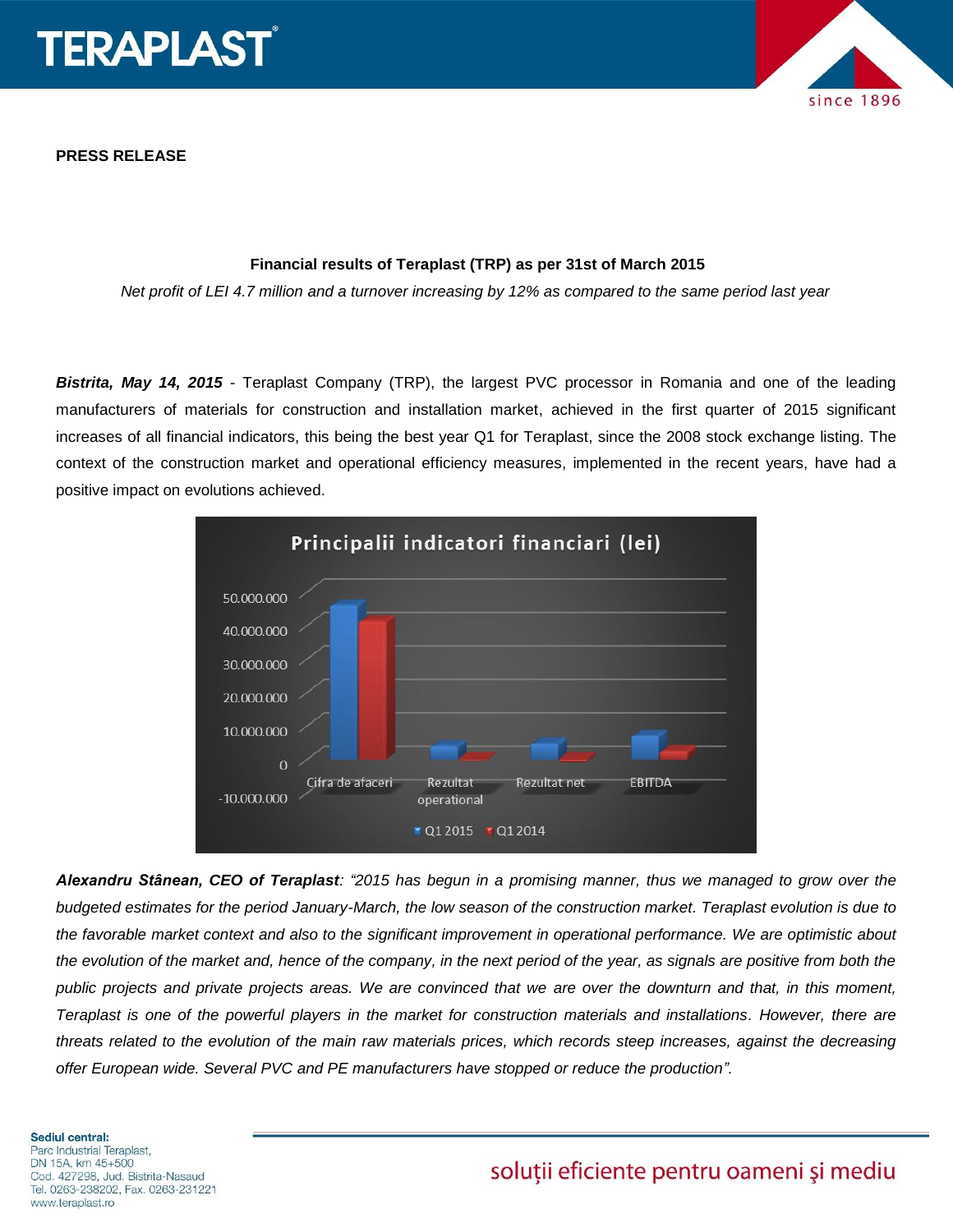Teraplast achieved in the first three months of 2015 a total **turnover** of over **46 million lei**, **up by 12%** as compared to the value recorded in the same period last year and by **7%** higher than the value budgeted for this indicator in first quarter of 2015. The turnover for the period January-March 2015 incorporates income, including from the PVC windows & doors business line, as the transfer of activity to Teraglass being only performed as of April 2015. The PVC windows & doors business line had in the first three months of 2015 a contribution of 13% in total turnover of Teraplast, the remaining business being generated by installations, granules and window profiles.

Considering the analyzed period, the company's **net profit** amounted to **4.7 million lei,** compared to a loss of 1.2 million lei in the first quarter of 2014 and by more than 3.2 million versus the budgeted value for this period. Evolution of net profit was sustained by the significant improvement of operational performance, Teraplast achieving in the first months of 2015 an **operating profit** totaling nearly **4 million lei**, as compared to a loss of 0.6 million in the same period in 2014. Approximately 0.5 million lei of the operating profit represents income from nonrecurring transactions. The net profit was also sustained by the improvement of the financial result, due to the incomes from dividends. In the period January-March 2015, Teraplast cashed from the subsidiary Politub dividends in total value of 1.5 million lei, following the distribution of the 2014 profit. **EBITDA** is also increasing as compared to January-March 2014, this figure standing at over 7 million lei in the first three months of 2015, compared to 2.5 million last year.

#### **Investments in January – March 2015**

Teraplast performed in the first three months of 2015 a total **investments** of **over 2.3 million lei**. For the entire year, the Company has proposed an **investment program worth over 18.9 million lei**, most of these amounts being directed towards the purchase of equipment most of these amounts being directed towards the purchase of equipment. Teraplast Group has invested in 2007-2014 more than 200 million lei in the development and modernization of production capacities. Teraplast currently owns in Saratel production and storage facilities of more than 200.000 sqm, distributed as follows: PVC Products Factory (Division of PVC pipes, Division of PVC paneling, Division of PVC profiles, Division of PVC granules) and Polyolefins Factory (Division of PE manholes and tanks, Division of PVC and PP fittings and Division of PP pipes).

#### *Teraplast details:*

*With a tradition of over 115 years, Teraplast (TRP) is currently the largest PVC processor in Romania and one of the leading manufacturers of materials for construction and installation market. The products portfolio of the company is structured in three business lines: Installations & Decorations, Windows profiles and Compounds. Installations & Decoration business line* includes sewage systems, supply and distribution systems for water and gas, interior sewage systems, rainwater and sewage management systems, interior decoration systems, electrical networks and individual connections to utilities systems. Window profiles business line includes profile systems with 4, 6 and 7 chambers and

\*\*\*

#### Sediul central: Parc Industrial Teraplast, DN 15A, km 45+500 Cod. 427298, Jud. Bistrita-Nasaud Tel. 0263-238202, Fax. 0263-231221 www.teraplast.ro

# solutii eficiente pentru oameni și mediu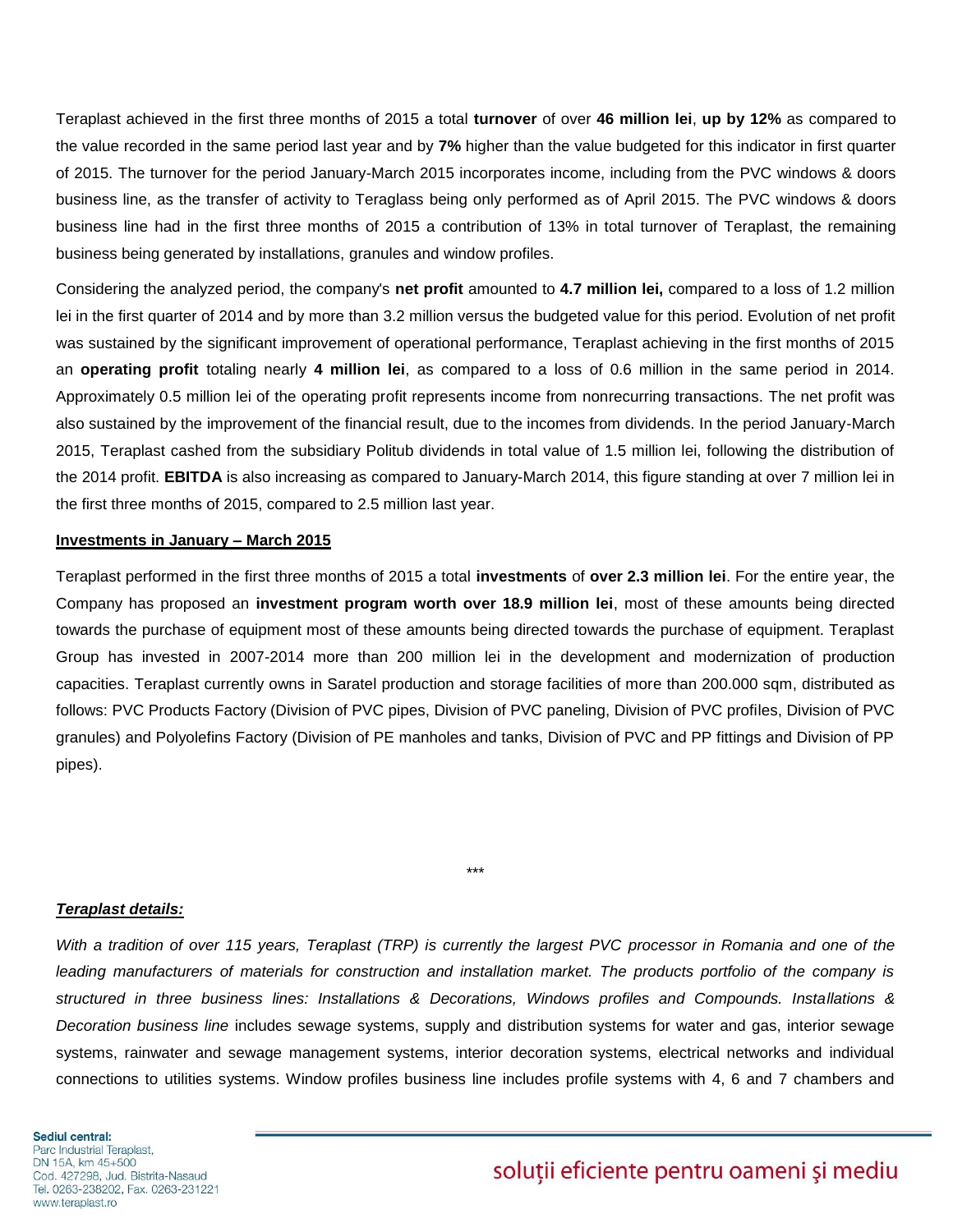constructive widths between 60 and 88 mm, and the Granules business line includes plasticized and rigid granules with applications in the processing industry for extrusion and injection.

*As of July the 2nd, 2008 Teraplast is listed on the Bucharest Stock Exchange under the symbol TRP.* 

**For further information, please contact the Marketing & Communications Department of Teraplast: Anca Rif -** *Marketing & Communications Manager* Tel: +40-752-101.639 Email: [anca.rif@teraplast.ro;](mailto:anca.rif@teraplast.ro) [comunicare@teraplast.ro](mailto:comunicare@teraplast.ro)

# **Appendix – Investors release 14th of May 2015**

# **Profit and loss account**

| <b>Indicators, LEI thousand</b>                               | Q1 - 2015 | Q1 - 2014 | ▲%        |
|---------------------------------------------------------------|-----------|-----------|-----------|
| <b>Turnover</b>                                               | 46,053    | 41,280    | 11.56     |
| Changes in inventories of finished goods and work in progress | 2,981     | 1,888     | 57.89     |
| Other operating revenues                                      | 8,528     | 57        | 14,778.67 |
| Raw materials, consumables used and merchandise               | 30,399    | 29,943    | 1.53      |
| Employee benefits expenses                                    | 5,755     | 5,581     | 3.12      |
| Provisions, depreciation and amortization expenses            | 4,213     | 3,167     | 33.05     |
| Profit/(Loss) from sales of tangible or intangible assets     |           |           |           |
| Other expenses                                                | 13,212    | 5,142     | 156.94    |
| <b>Financial result</b>                                       | 1,349     | (585)     | 330.81    |
| Profit/(loss) before tax                                      | 5,333     | (1, 191)  | 547.93    |
| <b>Net Profit/(Loss)</b>                                      | 4,744     | (1, 191)  | 498.50    |
| <b>EBITDA</b>                                                 | 7,039     | 2,487     | 183.09    |

*\*The financials are unaudited and represent Teraplast's stand-alone results prepared according to International Financial Reporting Standards (IFRS);*

*\*The variation sign % indicates the effect on the company's activity;*

Sediul central: Parc Industrial Teraplast, DN 15A, km 45+500 Cod. 427298. Jud. Bistrita-Nasaud Tel. 0263-238202, Fax. 0263-231221 www.teraplast.ro

# soluții eficiente pentru oameni și mediu